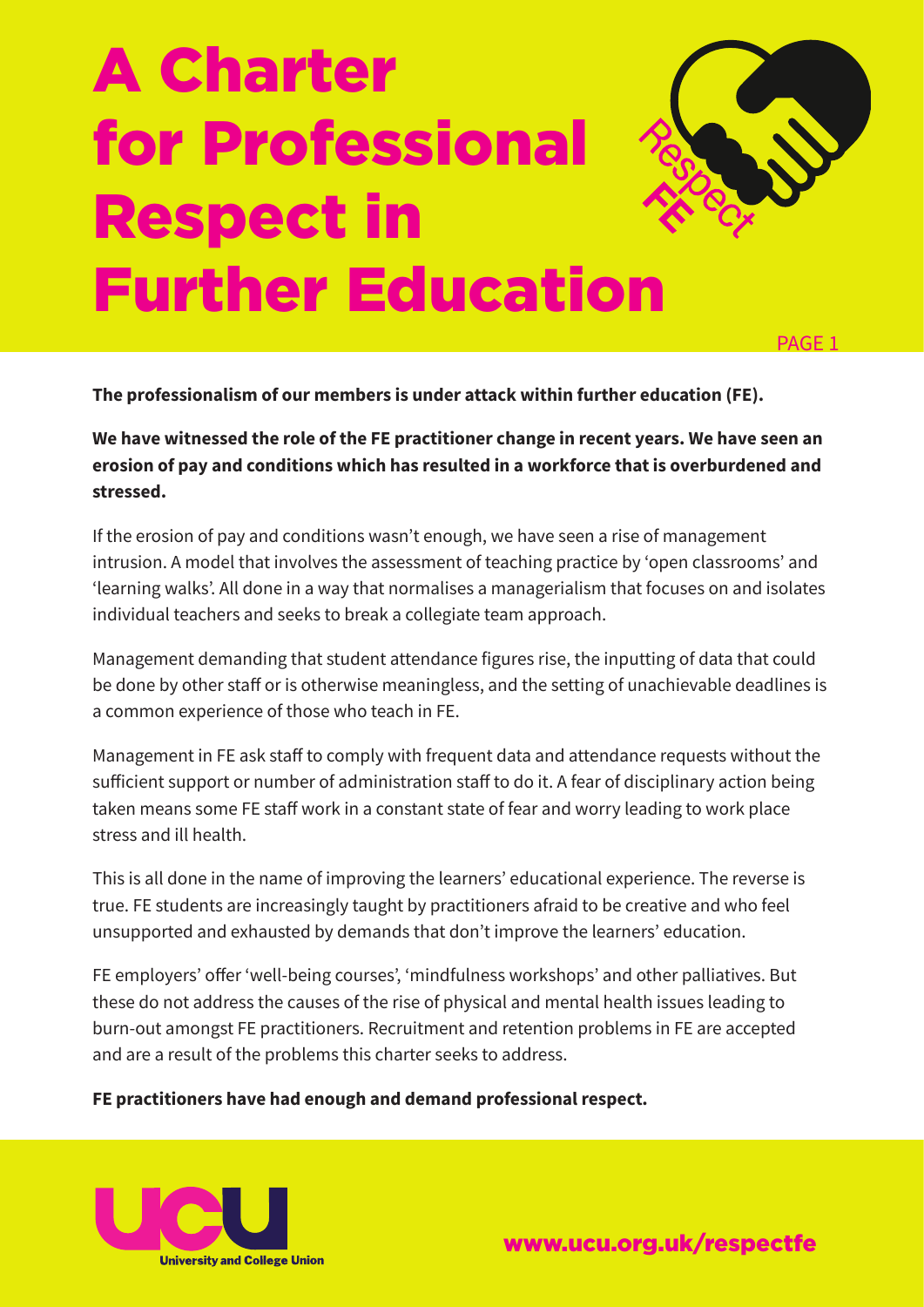# A Charter for Professional Respect in Further Education



PAGE 2

**We call on the AoC and colleges to sign up to our five-point charter for professional respect in further education:**

### **1) WORKLOAD**

- $\bullet$  An agreed national policy on the delivery of guided learning hours
- $\bullet$  The resourcing of more administration staff
- $\bullet$  Nationally agreed class size recommendations for 16-18 and 19 +
- A set of agreed workload and wellbeing protocols such as working from home agreements
- A set of agreed boundaries for contacting staff by email or phone

#### **2) PAY**

- $\bullet$  A 10% increase in pay. This is a first step to restore more than the 35% cut in real pay for FE staff over a decade. After two significant increases in base rate funding and inflation running above 7% this claim is reasonable
- $\bullet$  A commitment to close gender and ethnic pay gaps
- To reduce the use of precarious employment

#### **3) VALUING THE PROFESSIONAL JUDGEMENT OF PRACTITIONERS**

● Colleges establish forums where practitioners and trade union representatives are consulted about ongoing professional development support to avoid imposed target driven training.



www.ucu.org.uk/respectfe